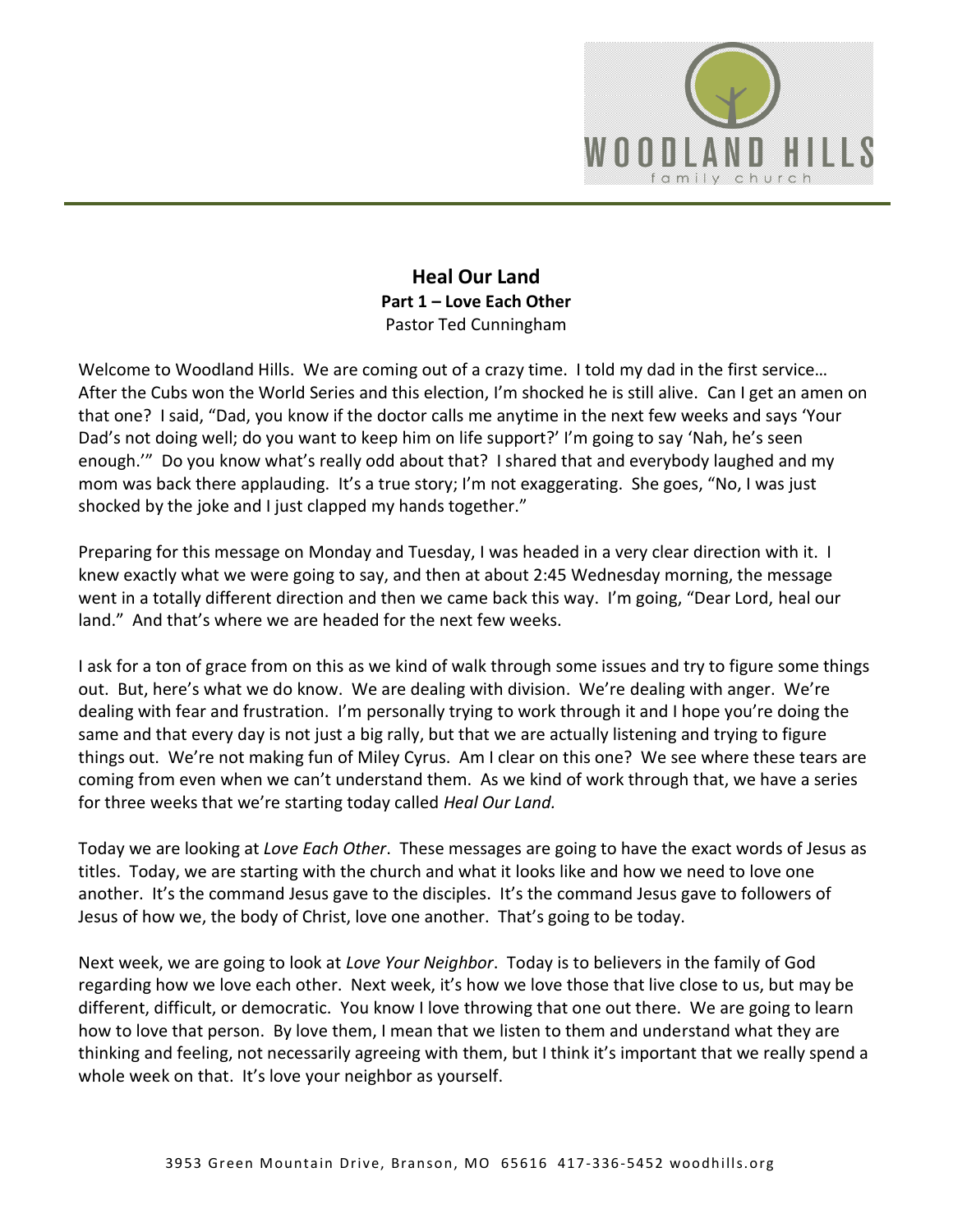Then in the last week, we are going to look at *Love Your Enemy*. Be good to those who curse you. Bless those who curse you. Pray for those who curse you. These are people that scare you or seek to harm you. How do you love that person? It starts here in the church because the world is watching the church. The world is wanting to see if it's different in that church than outside. Do they love each other, care for each other? Is it authentic? Or do they put on a show? We can go through all of the thoughts and feelings that the non-Christian has about the church.

#### **Jesus commanded us to love each other**.

Today, we are going to spend time looking at what it means to love each other. Here's where we are going to start. He commanded the disciples. If you have your Bibles, turn to John 13. If you don't have your Bible, it's no problem; it will be on the screen. This is actually a command that Jesus gives. We are under the authority of Jesus. We believe Jesus is our source of life. We believe he is the only way to the Father. We believe in Him. We live and move and have our being in Him. So, he is our source of authority. We can take the command alone, but we are going to look at three main thoughts in these two verses in Chapter 13: 34-35.

*[34](http://www.studylight.org/desk/?q=joh%2013:34&t1=en_niv&sr=1) "A new command I give you: Love one another."* Now, this is right after Jesus washes the feet of the disciples. This is Jesus giving a new command. When you first hear that, you're surprised that it says new. It's not a new idea. It's coming from Jesus and that makes it a new command because he's going to tell us that he is the source of this love. So, the bottom line is this. If you have someone you can't love… If you have a family member or a friend or even someone within this church body that's a professing believer in Christ Jesus that you can't love, I'm here to tell you today that is your issues, not theirs. That is your responsibility, not theirs.

Amy was the one that added the responsibility part because I was really strong with that. I was like "It's your fault, not theirs." She encouraged me to go with responsibility. But, it is on you. Why? It's because Jesus said, "This is a new command: You are to love one another." He's the source of life, he's the truth, he is the way. So, of all the one another commands given to the church in the scripture… We don't have time to go through all 100 plus of them, but I want us to look at nine of them.

As I was going through them this week, I was having so much fun with these nine and they are so easy to memorize. I want to encourage you to memorize them. I took them home on a piece of paper and I handed them to my 11-year-old and my 13-year-old. I said, "Memorize these in the next 10 minutes." How many of you want children who get along? Does anything bring greater joy in your life than when your children get along without you telling them to get along? Isn't that a good place? That's a great place. When you watch it and it happens and you had nothing to do with it, there's that moment where you're like, "I don't want to screw this up. I don't want this to stop. This is so good. Its' unsolicited love. They just apologized to each other and I didn't tell them to." Then we back up and realize the Lord is at work in our children. They are not all demonic; they can all come around and Jesus can do things.

But, I handed the list of the nine to them. I have a first born, go getter and she had all nine memorized in seven and a half minutes. She asked me why we were doing this and I said, "Because next week we are putting them all on nine index cards and we going to carry them on us. When we practice one of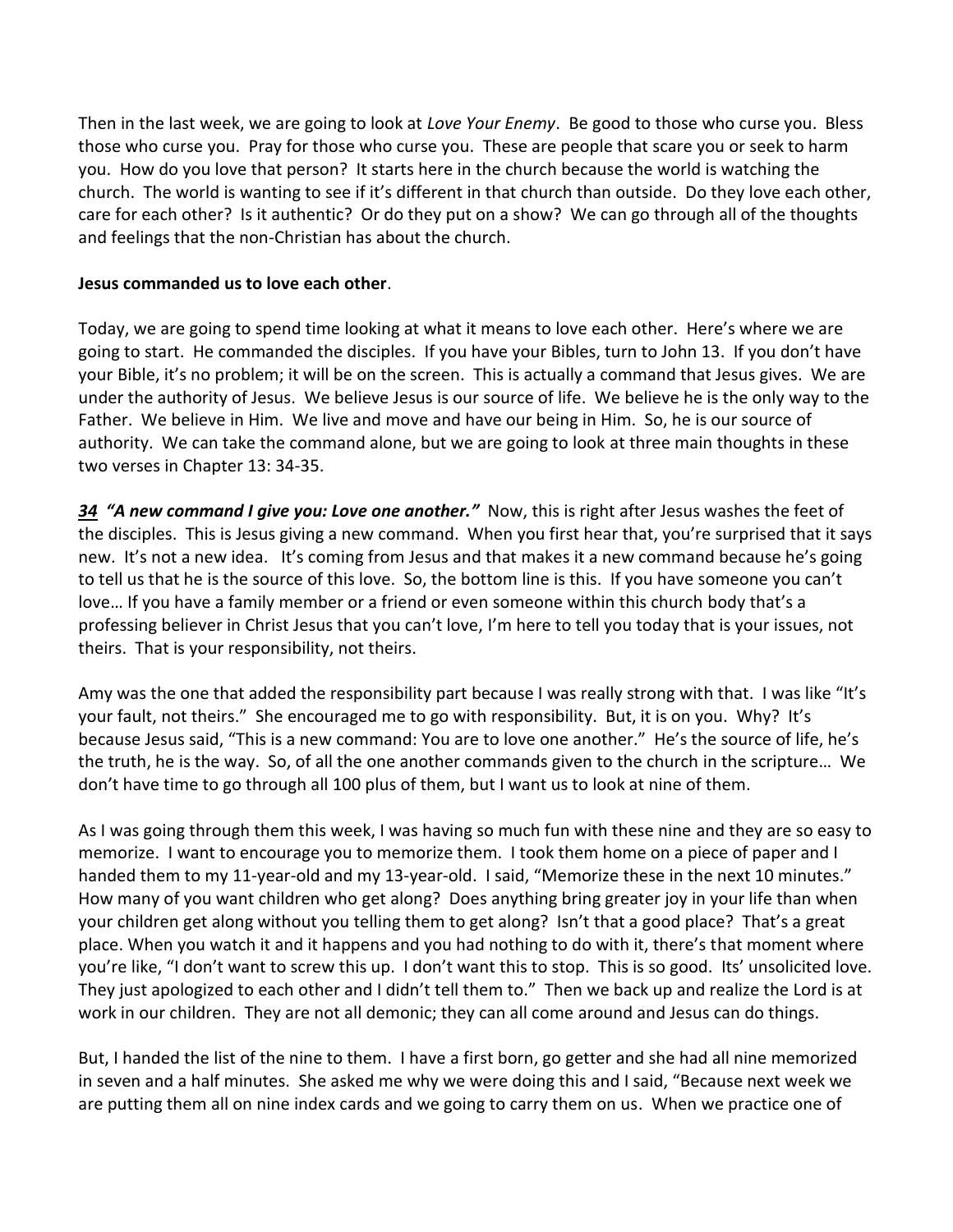these, we're going to pull that out and drop it wherever we are." I hope our home is full… Just everywhere you walk, there will be a 3x5 index card laying around the house where we saw that happen. I believe in our home… and I hope it's true in yours. When you see Jesus lived out, you stop everything and you through a party. Can I get an amen on that? That's a big deal.

Let's look at these because this is what the world is seeing in us, follower of Jesus, the way we love other followers of Jesus. I watched the Garth Brook concert on Thursday night because I'm an American. How many of you watched it? Nobody knew it was on; it was on like channel 9436; it was an obscure channel. The whole theme was "love one another." I just wish we could break it down right now and understand this command to love isn't just a shotgun to the world; Jesus is speaking directly to the follower of Jesus. Model something that the world will see and go, "I want that." This is going to be key. And here is how we love one another. You'll see these are easy to memorize.

# **Forgive One Another** (Col. 3:13)

This is where some of you are starting. "I can love her, Ted." I always love messages like this. People catch me and they want to give me the exception. They're like, "I love what you said, but you left this little part out. Let me tell you what this person said and did to me." I ask if that person has apologized and they're like, "Yeah, yeah, but I think that is unforgiveable." I said, "Okay, you will be here for all three parts of this message." Forgive one another. Isn't forgiveness something that the world needs to see?

# **Serve One Another** (Gal. 5:13)

The text of John 13 is Jesus on the ground, washing the feet of his disciples. The son of man did not come to be served, but to serve and to give his life. We are to be watching where there are needs in the body of Christ and we are saying "I have the means right now, I have the time right now, I have the resources right now; I'm going to meet that need."

# **Stop Passing Judgment On One Another** (Romans 14;13)

We're going to spend a little bit of time on this one. Stop having negative beliefs about other people. When you hear something or see something, stop thinking you know why they did that. For example, I don't know if you noticed my shoes last week. Did anybody notice my shoes last week? They were awesome. They were sharp and classy and the most uncomfortable pair of shoes I've ever owned in my life. My wife and I have differences of opinion on the way I should dress. I believe you should come to church in what you just raked the yard or mowed the yard in. I like to be comfortable. Is anybody with me on comfort? Does anybody what to see my shoes today? These the most comfortable shoes that have ever been invented and I will wear these until the day I die.

Do you know what a negative belief is? A negative belief… It's this simple and we'll build this out at the end of the message. A negative belief is me standing up here saying, "My wife wants me to be uncomfortable." That's a negative belief. We have them all the time in our relationships. "I texted him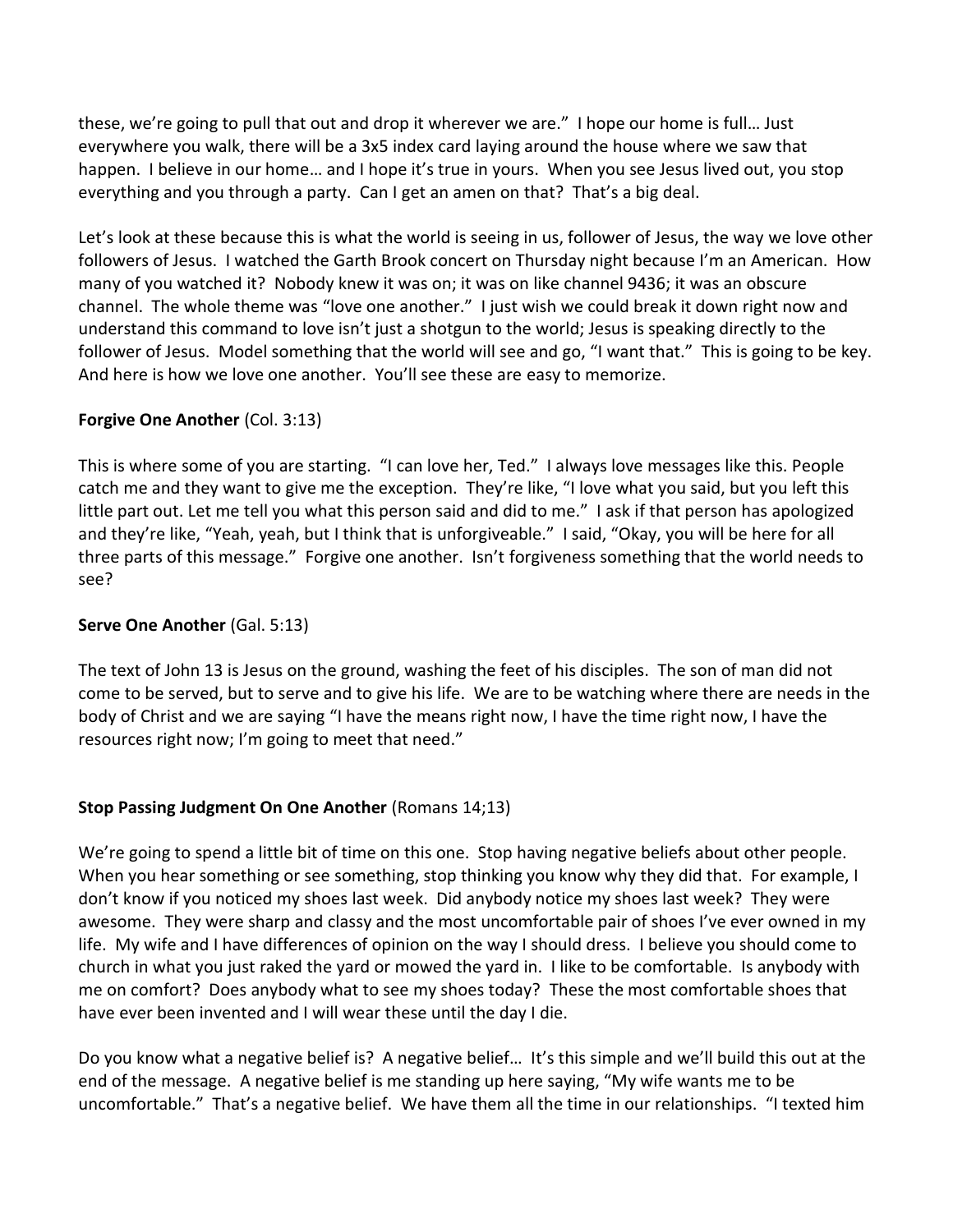an hour ago and he has not responded to my text." You start deciding what all the reasons are. Or... We've learned this, right; somebody had to finally tell me this. When you hit the decline button on your phone, it means it sends it right to voice mail. People have told me I have to let it play out so they don't know I'm screening their call. I wish Verizon would have told me that when I got my phone. For the ones that didn't know that either, I've just given you everything you need to know this morning.

When you hit that red button, think about the person on the other end. They're not thinking you've got a meeting or you've got things going on or that you are in a very difficult spot or you're driving. No, we start going "Why doesn't she want to talk to me?" That's where the negative beliefs begin. You start assuming and your mind starts running. My wife gave me those shoes because she wants me to start stepping it up a notch in my wardrobe, not because she wants me to be uncomfortable. How many of you would agree that in the church today, we've got to do a little bit better job of listening to one another rather than judging one another. Just find out what's going on.

# **Bear One Another's Burdens** (Gal. 6:2)

This is in Galatians 6 where it actually says to carry you own load. In other words, there are some burdens some of you have in here right now that you need to carry all by yourself. You have to step it up. You have to carry it, get grit, and go after it. But, there are some burdens that hit the follower of Jesus that are too much for one person to carry. And loving one another means we are on the lookout for the people that are carrying something too heavy. Love says "I'll step alongside that person and help them carry that.

You did that last week with the benevolence offering. We take that offering the first Sunday of every month if you want to help those in need around here. We want you to know if you're having a hard time paying the rent or the utility bill, whatever the struggle is, we will come alongside and bear one another's burdens. However, you have a part to play. That's why we don't pay your rent for three years. We would like you to get this thing called a job. This is not the republican platform I share this morning.

Don't you get excited when you find out somebody just got a job? There's something about getting up, getting dress, and going to work and we want to help you do that. That's a load that you must carry to provide for your family. If hard times hit you, we can come alongside and bear that burden with you, but I'm not going to get a second job before you get a first job. And all God's people said… Amen.

# **Comfort One Another** (I Thess. 4:18)

Rejoice with those who rejoice, mourn with those who mourn. Do you know what the context of 1 Thessalonians 4: 18 is? That when someone in here loses a loved one, this is when all the body of Christ gathers around that person. And do you know what we do? We comfort them. What do we comfort them with? Paul tells the Church of Thessalonica you comfort them with the death and resurrection of Jesus. We believe Jesus died and rose again. In Verse 18, he says, *Therefore encourage one another*  with these words. Continue to share that. We are to mourn with those who are mourning.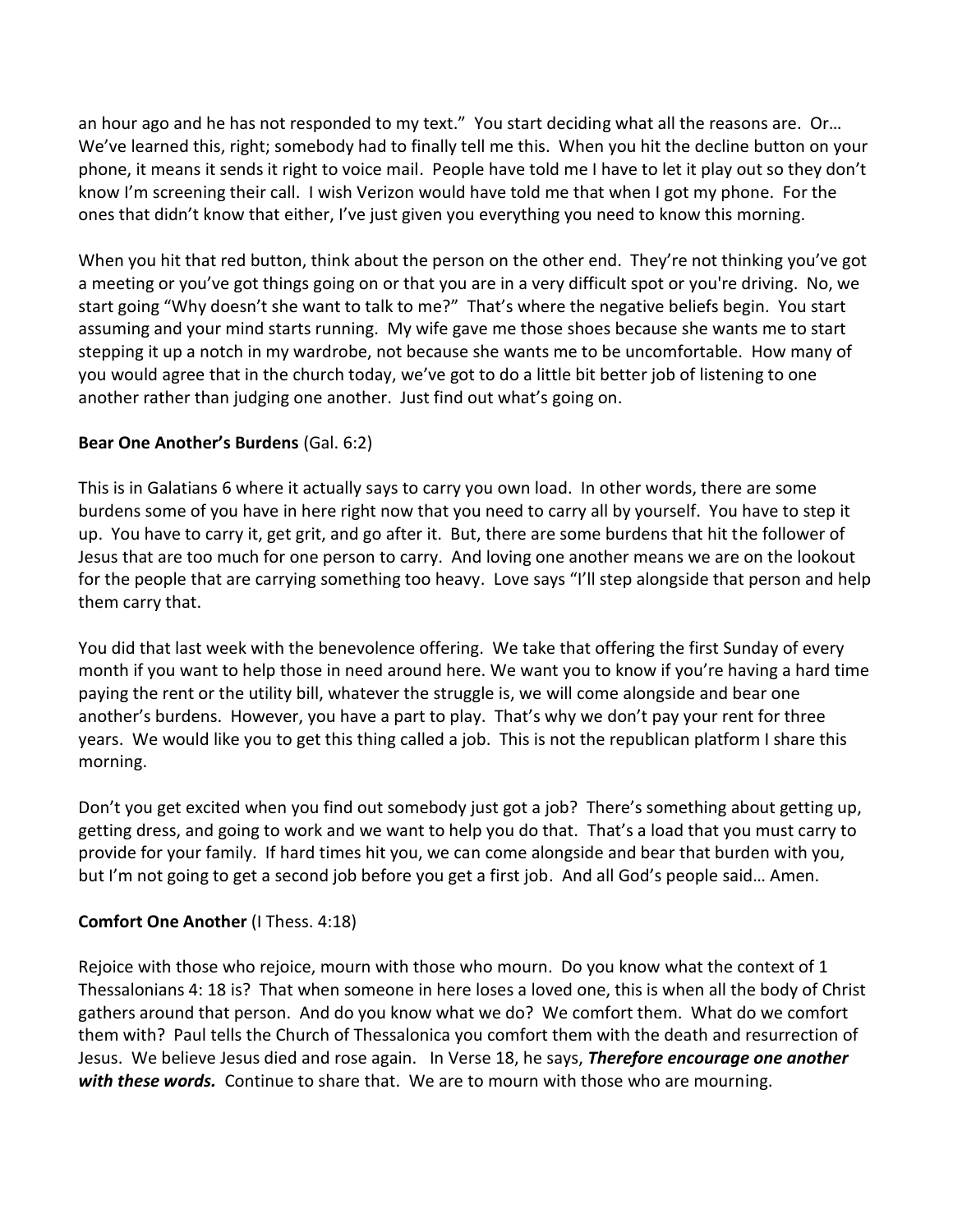# **Encourage One Another and Build Up One Another** (I Thess. 5:11)

Spend time speaking blessing over other believers. This is all part of loving one another.

#### **Be hospitable to One Another** (I Peter 4:9)

We get our word *hospitality* from the same place we get the word *hospital*. It come from the Latin, meaning "to heal." Are you a healing person? We get our word *restaurant* from the word that means "to restore." When you have a good meal… I love what Dan Cathy of Chick-fil-A says. He says, "A good meal should restore you 30% in the stomach and 70% in the heart, unless you are a teenager. Then it's flipped to 70% in the stomach and 30% in the heart. But let me ask you this. When other believers are in your presence, do they feel healing; are they restored? This is loving one another. Or, do they walk away from you with more anger in their heart. This is not just a spiritual gift; this is Christian service. We are called to be hospitable.

#### **Confess Your Sins to One Another** (James 5:16)

What if the world sees us, followers of Jesus, confessing our sins to one another without passing judgment on one another, forgiving one another? Do you see the power in this? This is why Jesus commanded it. When you begin to forgive each other without passing judgment, the world looks in and says "I haven't experienced that. I want what they are experiencing."

I heard the story this week of four pastors that got together for coffee. As they got together for coffee, they said, "People are always coming up to us, confessing their sins to us in the office and stuff, but we don't really have a good place for that kind of accountability." One of the pastors led out and said, "What if the four of us did that for each other?" They all thought that was a good idea.

So, the first pastor said, "I come from a pretty conservative denomination that doesn't allow us to go the movie theater, but I like to sneak away a few towns over and go to a movie every now and then."

The second pastor goes, "Tobacco is way off limits in our denomination and in our church, but I have to admit I like to go out on the back porch every now and then and smoke a pipe."

The third pastor says, "Well, I pastor an independent, fundamental, pre-millennial, King James Version only Baptist church where they don't allow wine, but my wife and I like to go out and have a meal and pair it with wine."

Then the fourth pastor says, "I struggle with gossip and I can't wait to get out of here."

Can I just ask this question? Has anybody here been burned on James 5: 16? You've confessed your sins to someone and it became ammunition for that person. Loving one another leaves us vulnerable, but it's a risk worth taking. Confessing our sins to one another. Jesus commanded us to love one another, but now watch this.

**Jesus modeled how to love each other**.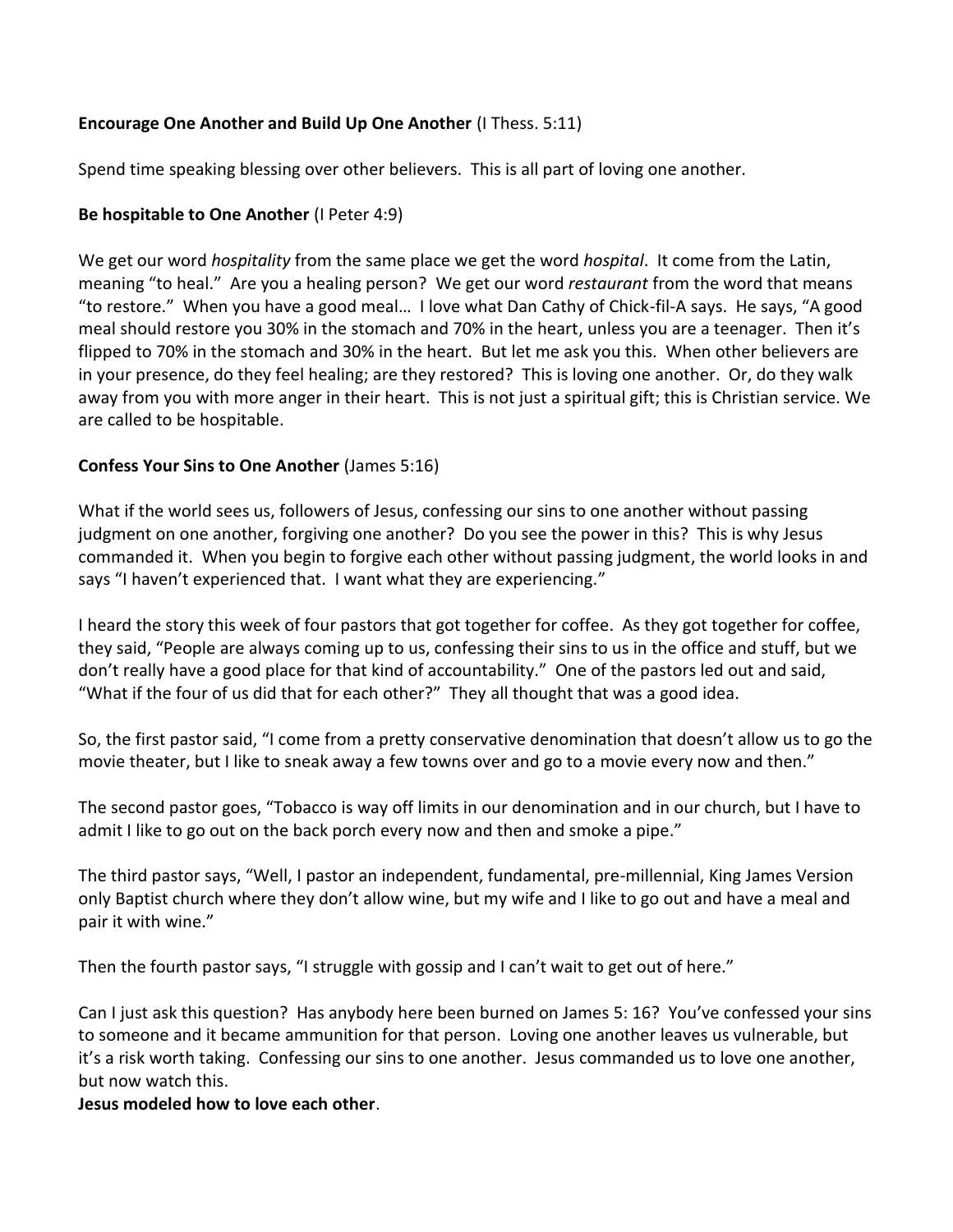Again, in the text, it's simply him kneeling down and washing the feet of the disciples. He modeled forgiveness. "Father, forgive them for they know not what they are doing." He would bear the burdens with people that he came alongside and healed. In a moment, we are going to see him modeling what he leaves for us in that we are called to actually bear with one another. He put up with the disciples. Can I get amen on that one? There were a lot of times he loved them through challenges and teaching them and just going "Oh, they still don't get it. They're still not practicing this." But, Jesus modeled it and this is the second part of John 13: 34

*"As I have loved you…"* "What I've said and what I've done, I hope you guys have been paying attention because I am leaving this earth." Then the disciples got onto when he was going to establish his kingdom. That became their big issue and Jesus said "No, let's stay focused here… You guys have a job to do now. You are to take the gospel to the ends of the earth. I want you to go do this job and how are you going to do that? What's your testimony?"

*"…so you must love one another."* "I am the source of your love." For some of you having a hard time loving another follower of Jesus right now, in this congregation or in your family, I just want you to ask the question: "Who is my source?" If it's that person, you're not going to find what you need to love that person. Jesus is your source and he modeled it for you. But more than that, the third point you get out of the very next verse is this.

#### **Loving each other is our identity**.

Follower of Jesus, church, the way we love each other is who we are and how we are known. Jesus said this, *[35](http://www.studylight.org/desk/?q=joh%2013:35&t1=en_niv&sr=1) "By this everyone will know that you are my disciples…"* By this, loving one another as I have loved you, everyone will know that you are my disciples,*" if you love one another."* Let's look at this a few different ways.

**1. Unbelievers do not recognize us as followers of Jesus because of our doctrine.** There are just not a lot of lost people driving around town in Branson right now going "Hmm where can I go get a good study on Revelation?" "I wonder what that church believes about this?" This is why you know I've struggled for years with church signs. I've shared this with you. It's the marquee signs where they put their sayings and their beliefs and their thoughts. I drive by some of them and I wonder what they are thinking. What lost person is going to drive by that sign and go "I want to go there." Have you ever seen a person stopped on the side of the road, confessing their sin on the side of the road to the Father in heaven because of what they just saw on an offensive church sign?

I brought a few of them; I want you to see a couple of them. *Now is a good time to visit. Our pastor is on vacation.* So, some of them are funny. Some of them have a problem with sign placement. I like this next one telling you when the service times are with a sign next to a Porta Potty. With this next one, they put the wrong person in charge of thinking things through. It says, *Best sausage supper in St. Louis. Come and eat Pastor Thomas Ressler*. I have no words. How about this one.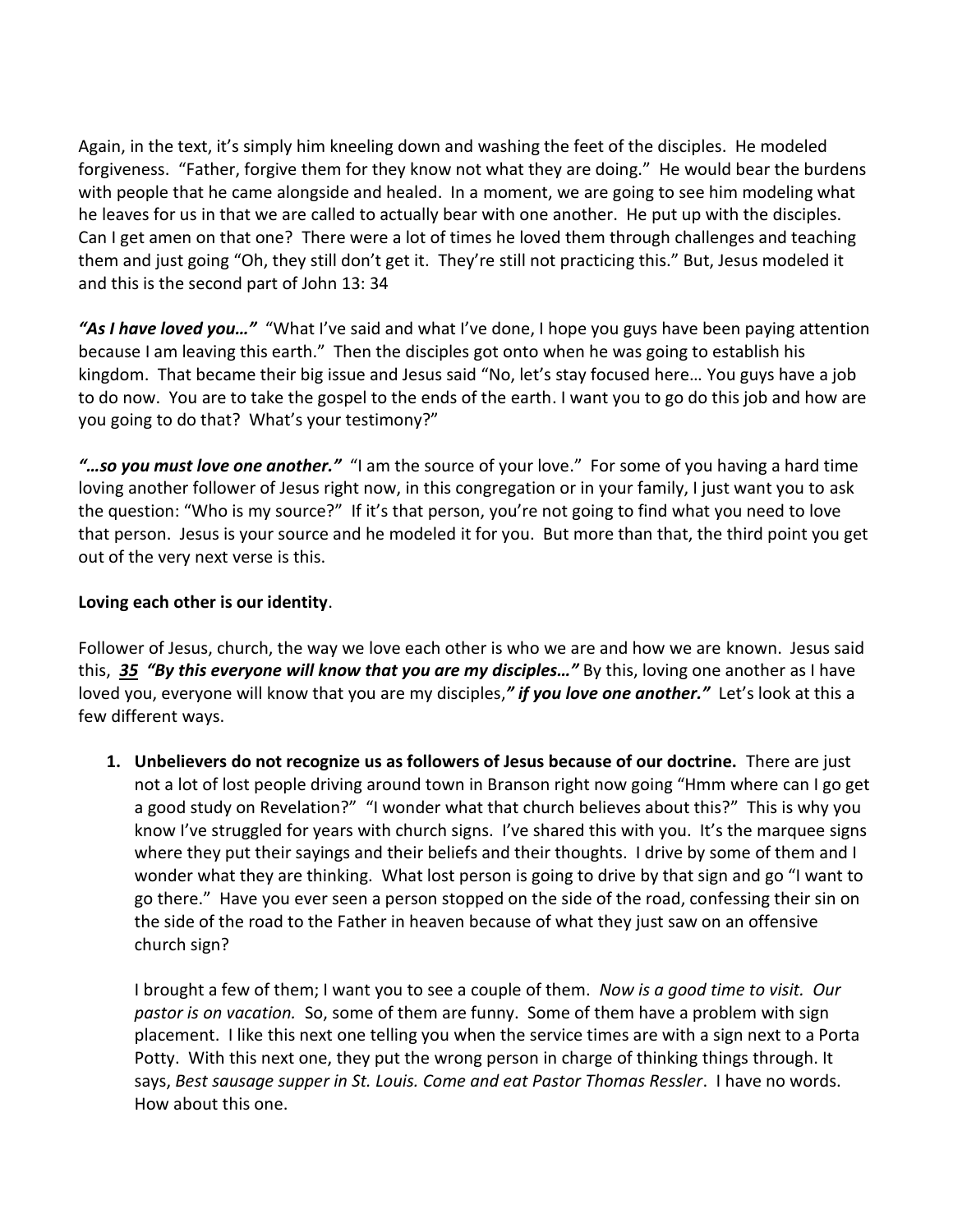This one says *If you don't love God, go to hell*. I don't know about you, but I'd rather go to the Porta Potty church because I think this church stinks more. Does anybody know what I'm talking about?

We have to get over this idea of stating your beliefs and then really just going at people... Jesus says, "You'll be known as my disciples…" People are watching and they are going to see how you get along, how you forgive each other, how you stop passing judgment on each other, how you love one another, and how you confess your sins to each other. They are watching all this and this is how you're known. Some of you are going to wrestle with these, but let's do it.

- **2. Unbelievers do not recognize us as followers of Jesus because of our love for them**. I've been a part of multiple churches where we spent so much time talking about our love for the seeker and spending time planning a service for the seeker, but then when they show up, they say, "Yeah, I know you say you love us, but why is your church splitting? I don't understand. You say you love us and you're glad we're here, but you can't stand each other?" This is a problem. This is why *Love Your Neighbor* is next week. We've got to get it right in here before we take it out there. Some of you feel lost people are easier to love. Before we go love a lost and dying world, we have to get it right here with everyone. Love each other, forgive each other, confess our sins to each other, stop passing judgment on each other, bearing one another's burdens. We must practice this all.
- **3. Unbelievers do not recognize us as follower of Jesus because of our benevolence to the poor.**  Just be a church that's about ministry, get stuff done, yes, but take the love of Jesus out of the church where it is already being practiced. Francis Shafer says this about loving one another: "It's the mark of a Christian." If we don't get this right… Everything flows from it. We've got to practice it here.

Rick Warren says, "Snowflakes are fragile, but when they stick together, they can stop traffic." You and I, when we are bonded in the unity of the Spirit, when Jesus Christ is at the center and we are together and we are moving forward, loving one another, forgiving one another, not passing judgment on one another, bearing one another's burdens, building one another up, encouraging one another… When we are doing that, do you have any idea what we can do? We can stop traffic.

**Your neighbors and enemies are watching you.** Here's why this is so important as we look at the next two weeks in this series. They're watching you right now. They're watching right now how you're handling the election. Watching what's happening on some college campuses and watching the protests and watching all this going on, you're neighbors and your enemies are watching how you're watching that. They are watching what you post about that. They are watching your tone. They are watching your posture. To say. "I love Jesus, I love the body of Christ, I want to reach the world for Christ," but then to spew venom…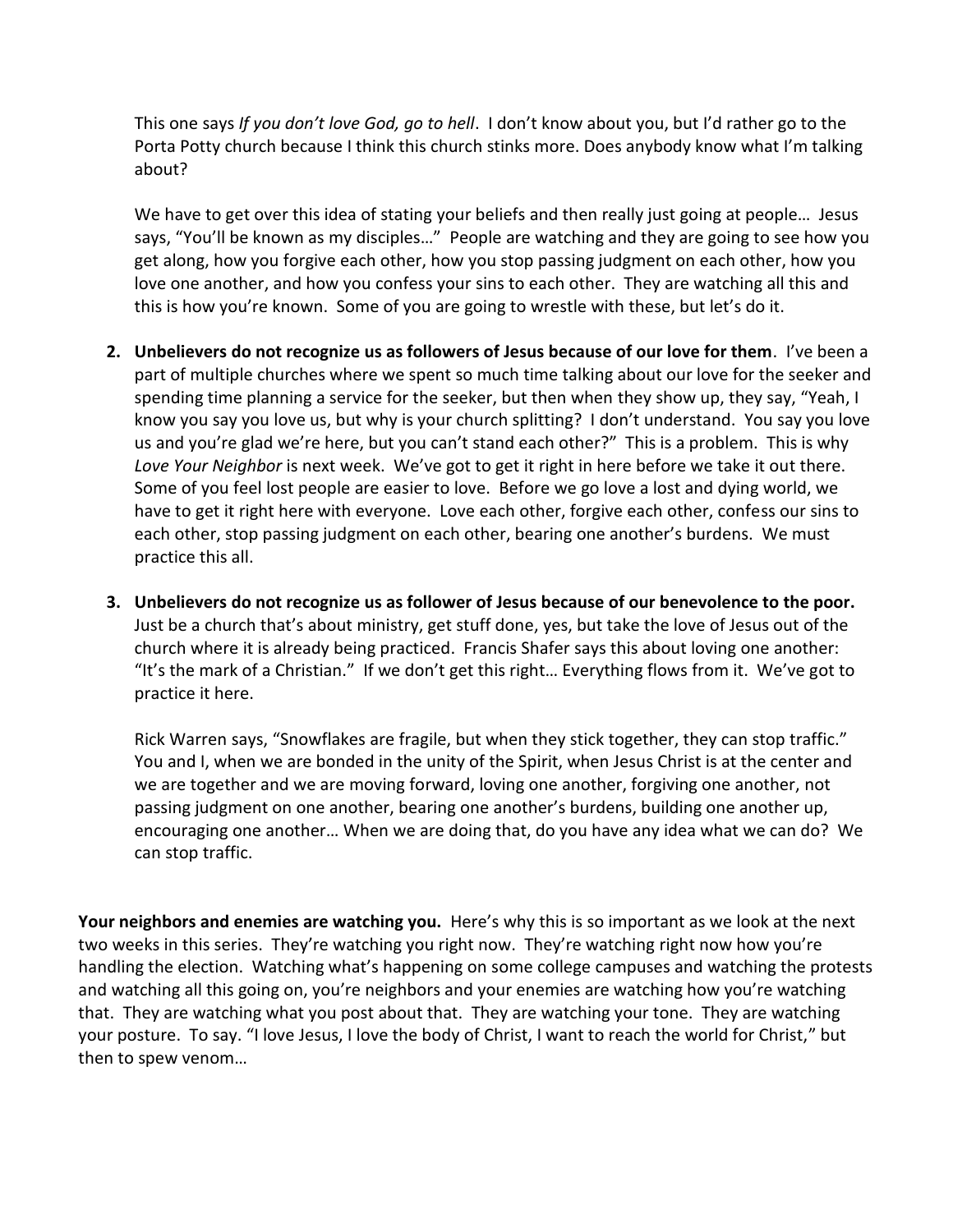Amy has caught me on this because do you have any idea how many tweets I have started to send out? Then Amy talks to me and I hit that backspace button. I'm there with you because our feelings sometimes… It's just like, "Yes! I've got a great point to make and if the world doesn't hear my point, the world will end!" Does anybody know what I'm talking about? "They've got to hear what I'm thinking right now." No, they don't.

**Some of your neighbors have been rejected by parents**. Here's why this is so important. Their parents have abandoned them and told them they wanted nothing to do with them. So, imagine what they are thinking when they look in and see a family.

**Some of your neighbors have been rejected by children.** Imagine when they look in and see family done well. Imagine what they are thinking and feeling when they see moms and dads and grandmas and grandpas and husband and wives and children and parents loving each other in the body of Christ and saying, "I've never experienced that in my family, but it's going on there. I want to go experience that."

**Some of your neighbors have been rejected by spouses.** They are watching your marriage. They are watching what you say and do about other believers. They're seeing this come out of you.

When people are rejected and abandoned… They show up here all the time and all throughout the week. They've been rejected by family, by the system, by work, by whatever and they are turning to drugs and alcohol and everything they can to cope with it. They are showing up and they are saying something is different about them.

**Some of your neighbors have been rejected by Christians.** This is why we have the label of hypocrisy. When you say, "I am a Christian," all sorts of baggage comes with that for them.

**Loving each other within the body of Christ does not require that we always agree**. We're going to have differences of opinion. On Monday night, I was with a new friend, a pastor in Atlanta, Georgia. He is conservative, Southern Baptist. He's been at the same church for 35 years. He was the president of the Southern Baptist Convention. Just put the title conservative on this man. Our core beliefs are down the line. We are in 100% agreement on when life begins. Life begins in the womb. Marriage is between a husband and a wife for a lifetime. The value and the sanctity of life. Jesus is the only way, the truth the way and the life. We believe in all that.

I sat in his office before going to… I was doing comedy for his deacons. He has over 100 deacons at this church and their spouses. This was one of the most loving groups of people I've ever been around. The pastor told me, "For the first time in 35 years, I stood before my congregation on Sunday and explained to them why I would not be voting for Donald Trump."

Remember last week when we shared that evangelical Christians are deeply divided over the character of the candidate, but we are together on the issues? He shared that with me and whenever I'm with a statesman, I always have a brief moment where I'm like, "I've made a terrible mistake!" He wrote someone in and I voted for someone… Like I'm trying to hide who I voted for. See, I'm one of those Christians that's conflicted by the vote.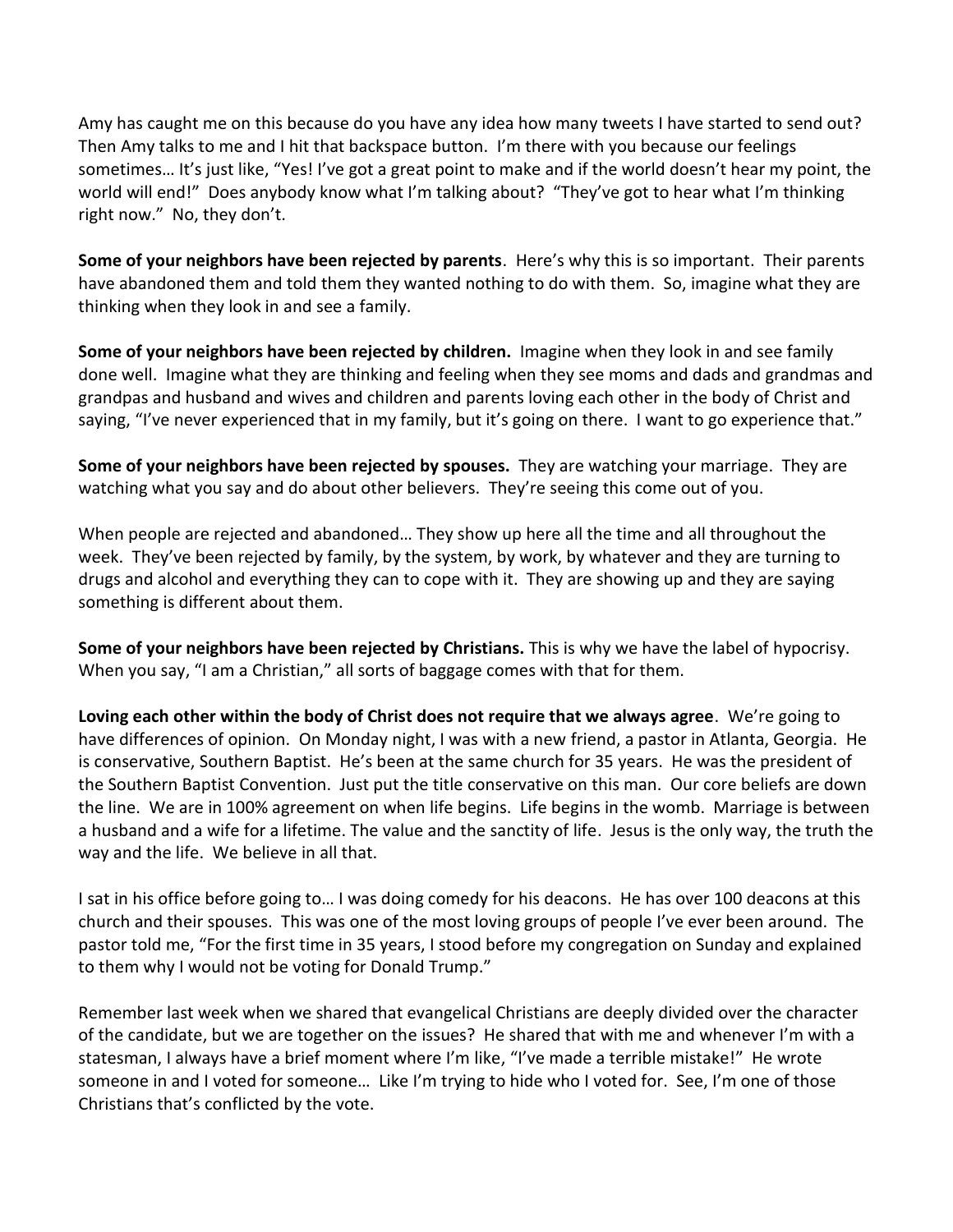The pastor and I disagreed on how to vote. It's the first time in my life I've ever experienced this because I would put this guy far more conservative than I am. For the first time in my lifetime, we didn't vote the same way, but do you know what we did do? We had dinner together. We laughed together. I hugged him… twice. If you know me, that's one time, maybe two times more than I'm comfortable with. As I'm driving away, headed back to the airport, I thought to myself, *that's fantastic; I hope we get to do more of that. I hope we can have differences of opinion on how things go…* We are on the same page with core beliefs, but we can have differences of opinion and still love one another.

I hope you understand that, follower of Jesus. This morning, some of you are celebratory and you came up to me and said, "Is it okay, Ted, that afterwards and at 2:45 in the morning, I did a happy dance?" Yes, of course you can celebrate. Some of you really see that we have a shot, we have a chance as a nation and that's your belief. There are others of you in here that are still torn apart.

I asked some of the deacons at the meeting. Can I just share with you what was said without you going to email or Twitter right now? One guy said, "I voted this way, hoping there would be an impeachment and then this guy would become the president." I heard all different strategies and reasoning for voting. I'm hope we move past all of this and begin praying for our nation, begin praying for our leaders, understanding we can love one another even though we don't all agree.

In Ephesians 4: 2-3, Paul puts it this way to the church at Ephesus and I think this is fantastic. *Be completely humble and gentle; be patient, bearing with one another in love.* I love this text because scholars agree this actually means there are times loving one another means you tolerate one another. Think about that. Tolerance, kind of like the rainbow, has a bad name with it right now. Do you have anybody you love that you put up with, besides me. I made the mistake in the first service of asking how many had put up with me over the last few years and there were like 50 hands that shot up around the congregation.

Look what it says. *Make every effort…* Now he's explaining this is how you bear with one another. I met with a husband this week who told me his goal for meeting with me was so that he could say… He wanted me to check the box of "made every effort." I told him I couldn't because there were so many more efforts to make. The idea here is that you would continually bear with someone. The idea here is that you would be making effort *to keep the unity of the Spirit through the bond of peace.*

Why do I have to make every effort at loving someone? Why can't I just say on the day I get married, "I love you Amy and it will get easier from here." Why can't I just say. "I love you. It's a command of Jesus; he modeled it; it's my identity; I'm just not going to talk to you. I don't want to spend any time with you. You wear me out. You exhaust me." I want to make every effort to keep the unity of the Spirit through the bond of peace.

Here's why it takes effort within the body of Christ with people you don't always agree with. We clash over **personality**. There are all sorts of personalities. We have detailed people in here, we have fun people in here, we have loyal people, we have leaders that are just going after it, we have all different kinds of personalities that require effort to get along.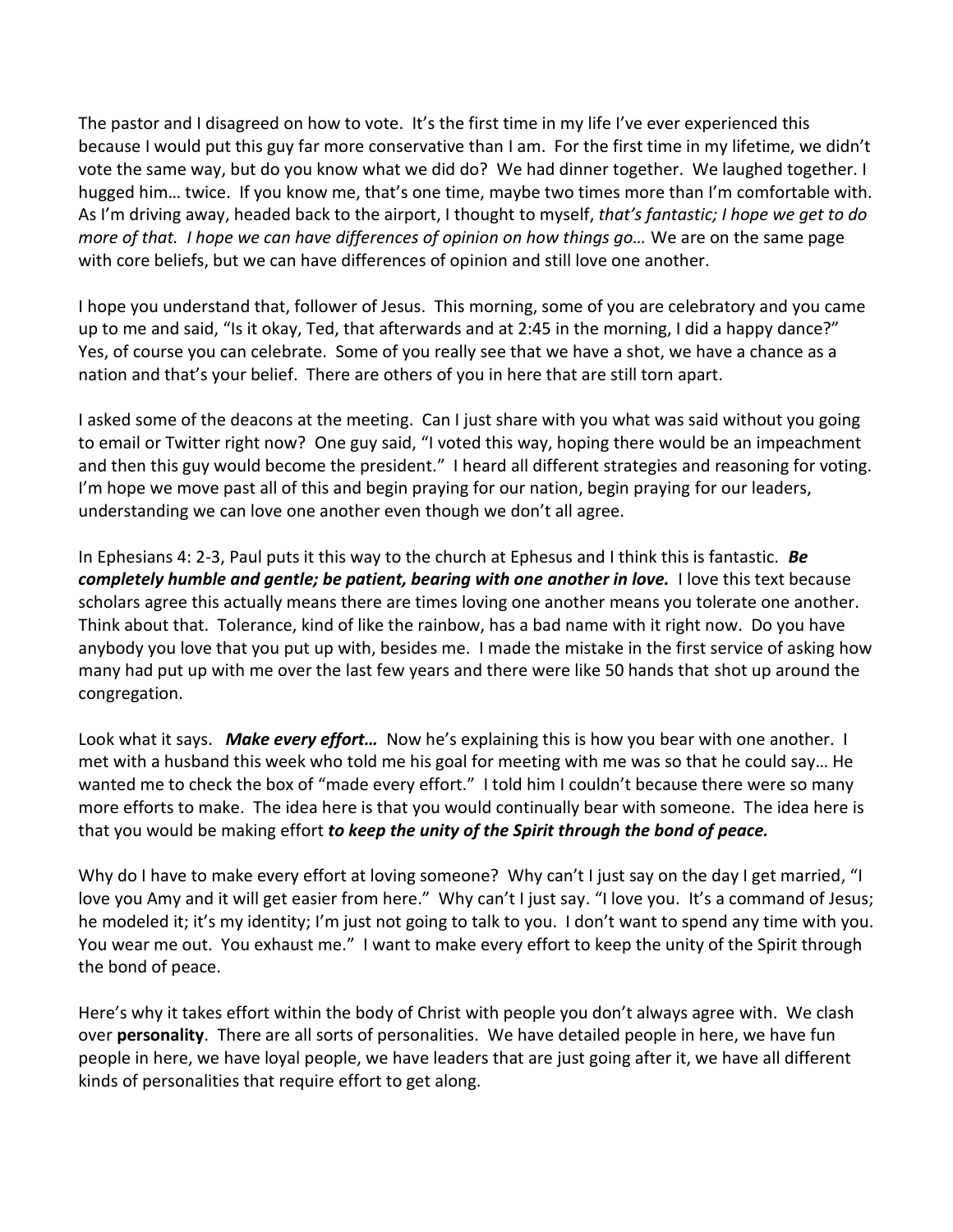There are all sorts of **passions** in here. Some of you are passionate about this people group or this nation or this part of the country and you're moving to minister. We have it all throughout our congregation. You're passionate about this program in the church or this idea. You have all sorts of passions. Don't look at someone who doesn't share your passion as though they are wrong. We have to bear with one another. We have to put up with one another. We have to love one another.

The other one very clear from scripture is **giftedness**. When Jesus left, he scattered the gifts among all followers of Jesus and said "When you come together, you will be the body of Christ." When you're exercising your gift and you bring those together… That's why we don't compare our giftedness. We understand that what happens in all the different areas of our church… It's all the body of Christ working together.

Some of you have different life **experience.** You can't relate to that person because they haven't been through what you have been through. Bear with one another and make every effort to find out why they think the way they think, why they feel the way they feel, and why they approach life that way.

Even with **strategy**. I thought about this with voting. We have different ways of getting things done in the body of Christ. There are different strategies at work, but we are going to bear with one another.

As you think about personality, passion, giftedness, experience, and strategy, and how we are to make every effort at peace, **loving each other requires that we work through assumptions and negative beliefs**. This is what I'm asking as part of loving one another, bearing with one another, making every effort at peace over the next several weeks and as we head into Thanksgiving and spend a lot of time around the table together. I ask that we will be great listeners; that we will want to discover why this person thinks and feels the way they are feeling. It's not what I'm thinking or feeling.

Let me describe negative beliefs so you can find them in your relationships and then attack them and work through them by listening. It's the only way marriage works. And all the husbands said... Amen. I shared the shoes, but let me tell you another one. My wife and I are doing some changes around the house right now. Again, we have completely and totally different worldviews when it comes to house restoration. I've explained to you how much I hate Chip Gaines and I'm seriously going to punch him in the face the first time I meet him because my wife thinks we can do anything.

Negative beliefs are assuming why that person said what they said or did what they did and you begin assigning motives to their actions or assigning motives to their words. For example, cleaning out the garage. This is how my wife likes to clean out the garage. We have a big garbage can and she pulls the lid off. She likes to go around the garage and just, in her term, "pitch, pitch, pitch." She loves to throw things away.

The anxiety and the stress that falls upon me... This is not a silly illustration. This is as serious an illustration as I've ever shared. I'm tense because she lives by a fundamental belief, not a negative belief, but a fundamental belief that if you haven't used it in the last six months, you don't need it. So, she's like grocery shopping through our garage for things that have not been used in six months. She'll hold things up and go "Hey, babe, have you used this lately?"